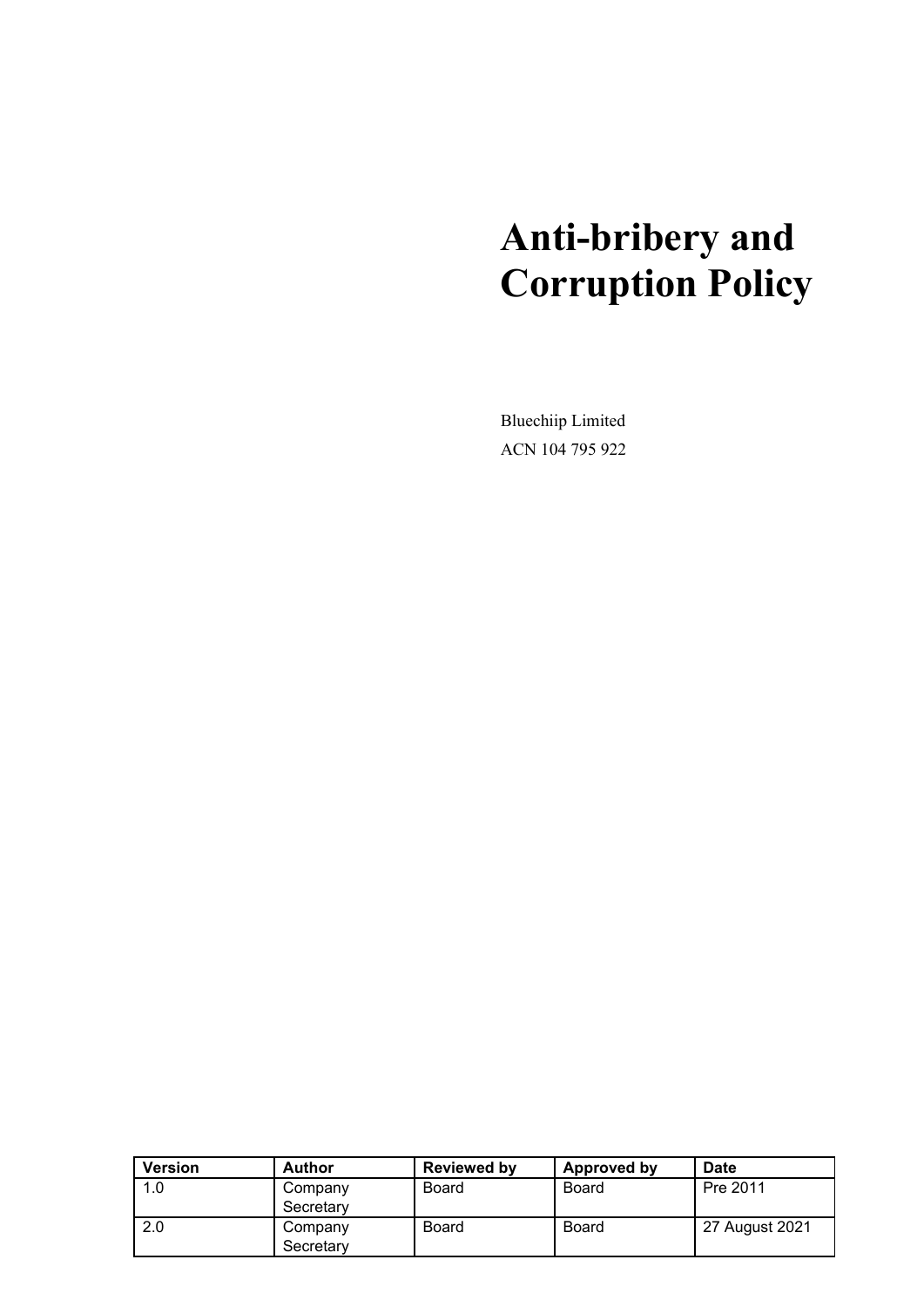#### **1 Introduction**

Bluechiip Limited **(**the **Company)** is committed to conducting business with honesty and integrity. The Company does not tolerate any form of bribery and corruption and will treat potential instances of bribery and corrupt behaviour as a threat to the Company's reputation and integrity as a business.

In accordance with these commitments and to support a culture of compliance, the Company has developed and adopted this Anti Bribery and Corruption Policy (**Policy**)

#### **2 Purpose**

- 2.1 The purpose of the Policy is to:
	- (a) set out the responsibilities of the Company and personnel in observing and upholding the prohibition on bribery and related improper conduct; and
	- (b) provide information and guidance on how to recognise and deal with instances of bribery and corruption. .

#### **3 Policy Application**

3.1 This Policy applies to all the Company's directors, employees, contractors, consultants and secondees (collectively referred to as **Personnel** in this Policy)

## **4 Key Principles**

- 4.1 Fraud
	- (a) Fraud is dishonest activity that leads to obtaining a personal benefit through deception. It can be by an individual against the company, our customers or other external parties;
	- (b) Fraud includes forgery, money laundering, irregular payments or commissions, misuse of company or customer information, theft or misappropriation of cash or stock, company credit card or asset misuse and falsifying accounting records
- 4.2 Bribery & Corruption
	- (a) Bribery and corruption are serious offences and can include improper payments, benefits or gifts offered or given with the purpose of influencing a decision or outcome. The bribe or corrupt act may not always be of a large value. It could be a lunch or an invitation to a sporting event;
	- (b) Personnel should never give or accept bribes to persuade someone to act in the Company's favour, their favour or for the benefit of a third party, including family or friends.
- 4.3 Facilitation Payments
	- (a) Facilitation payments are low value payments to government officials designed to receive favourable treatment or speed up routine governmental actions;
	- (b) Personnel must never make payments in cash or payments that are unofficial, improper, or irregular directly or indirectly to government or public officials in order to secure a permit or licence or accelerate any other decision from a government agency.
	- (c) Personnel are permitted to utilise legitimate methods to fast-track governmental actions.